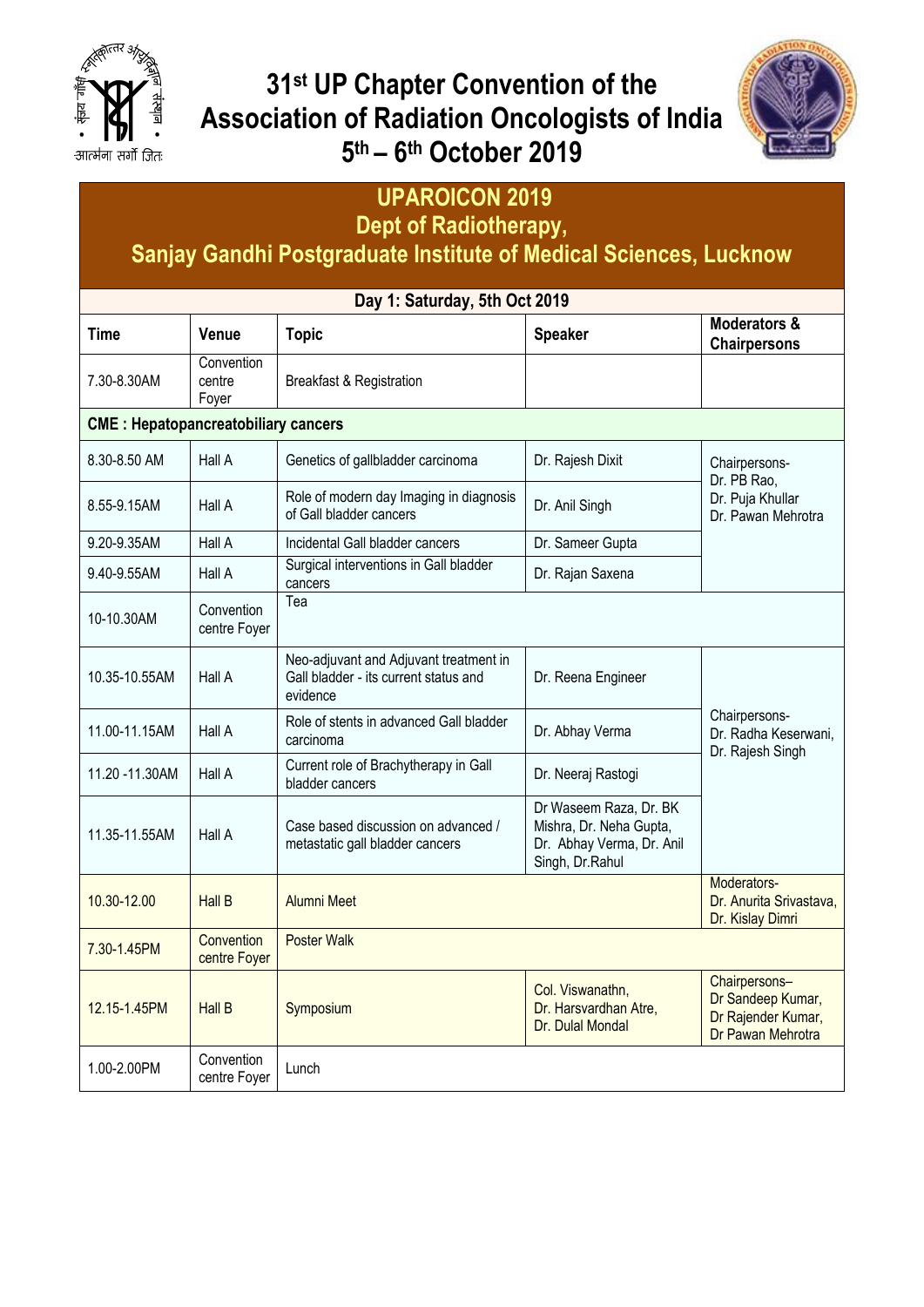

**31st UP Chapter Convention of the Association of Radiation Oncologists of India 5 th – 6 th October 2019**



# **UPAROICON 2019**

**Dept of Radiotherapy,**

**Sanjay Gandhi Postgraduate Institute of Medical Sciences, Lucknow**

#### **Day 1: Saturday, 5th Oct 2019**

**Conference: Technological advances in Radiation Oncology - its impact and are we ready?**

| <b>Time</b>       | Venue                         | <b>Topic</b>                                                                                                                                                                                                                  | <b>Speaker</b>                                                                           | <b>Moderators &amp;</b><br><b>Chairpersons</b>                                              |
|-------------------|-------------------------------|-------------------------------------------------------------------------------------------------------------------------------------------------------------------------------------------------------------------------------|------------------------------------------------------------------------------------------|---------------------------------------------------------------------------------------------|
| 2.00-2.30PM       | Hall A                        | Debate: Technological advances in<br>Radiation Oncology - its impact and are<br>we ready?                                                                                                                                     |                                                                                          | Moderator-<br>Dr. Shantanu Sapru                                                            |
|                   | Hall A                        | It's the team, not the beam - For and<br>against                                                                                                                                                                              | Dr. Ajeet Gandhi vs<br>Dr. Gagan Saini                                                   | Chairpersons-<br>Dr. Surabhi Mittal,                                                        |
|                   | Hall A                        | Physics perspective                                                                                                                                                                                                           | Dr. Sai Shanmugan                                                                        | Lt. Col. Sankalp                                                                            |
| 2.40-2.55PM       | Hall A                        | It may be the Beam - another<br>perspective!                                                                                                                                                                                  | Dr. Sapna Nangia                                                                         |                                                                                             |
| 3.00-3.50PM       | <b>Hall A</b>                 | <b>Women in Oncology:</b><br>How to retain talent & Women<br>entrepreneurship/ Leadership/Palliative<br>care/Breaking the ceilling                                                                                            | Dr. Anu Tiwari,<br>Dr. Richa Lal,<br>Dr. Nidhi Patni,<br>Dr. Meenu Gupta,<br>Ms Shraddha | Moderator-<br>Dr. Sapna Nangia<br>Chairpersons-<br>Dr. Madhu Srivastava,<br>Dr. Kamal Saini |
| 4.00-4.50PM       | Hall A                        | <b>BN Lal Oration: Gall bladder cancers</b><br>a threat looming large                                                                                                                                                         | Dr. Radharani Ghosh                                                                      | Dr. Anu Tiwari,<br>Dr. Sunil Chowdhary,<br>Dr. Rajeev Gupta                                 |
| 4.55-5.15PM       | <b>Hall A</b>                 | Guest lecture : Artificial Intelligence in<br>Oncology                                                                                                                                                                        | Dr. Yoodhvir Singh Nagar                                                                 | Dr. Manish Pandey,<br>Dr. Chittlangia                                                       |
| 5.20-5.30PM       | <b>Hall A</b>                 | Human Centric Technology: Enhancing<br>the Care Continuum                                                                                                                                                                     | Mr. Majumdar                                                                             | Dr. Rajesh Singh,<br>Dr. Pramod Singh                                                       |
| 5.30-5.45PM       | Convention<br>centre<br>Foyer | Tea                                                                                                                                                                                                                           |                                                                                          |                                                                                             |
| 5.50-6.50PM       | Hall B                        | GBM : Dr Anu Tiwari, Dr. Sunil Chowdhary                                                                                                                                                                                      |                                                                                          |                                                                                             |
| 7.00-8.00PM       | Hall A                        | Inaugural ceremony: Dr. Anu Tiwari, Dr. Sunil Chowdhary, Dr. Satyajit Pradhan, Dr. Punita Lal<br>Guest of Honour: Dr. Sanjeev Misra, Director, AllMS, Jodhpur<br>Chief Guest: Mr. Mukesh Kumar Meshram, Commissioner, Lucknow |                                                                                          |                                                                                             |
| 8.30PM<br>onwards |                               | <b>Dinner at Hobby Center Lawns, SGPGIMS</b>                                                                                                                                                                                  |                                                                                          |                                                                                             |